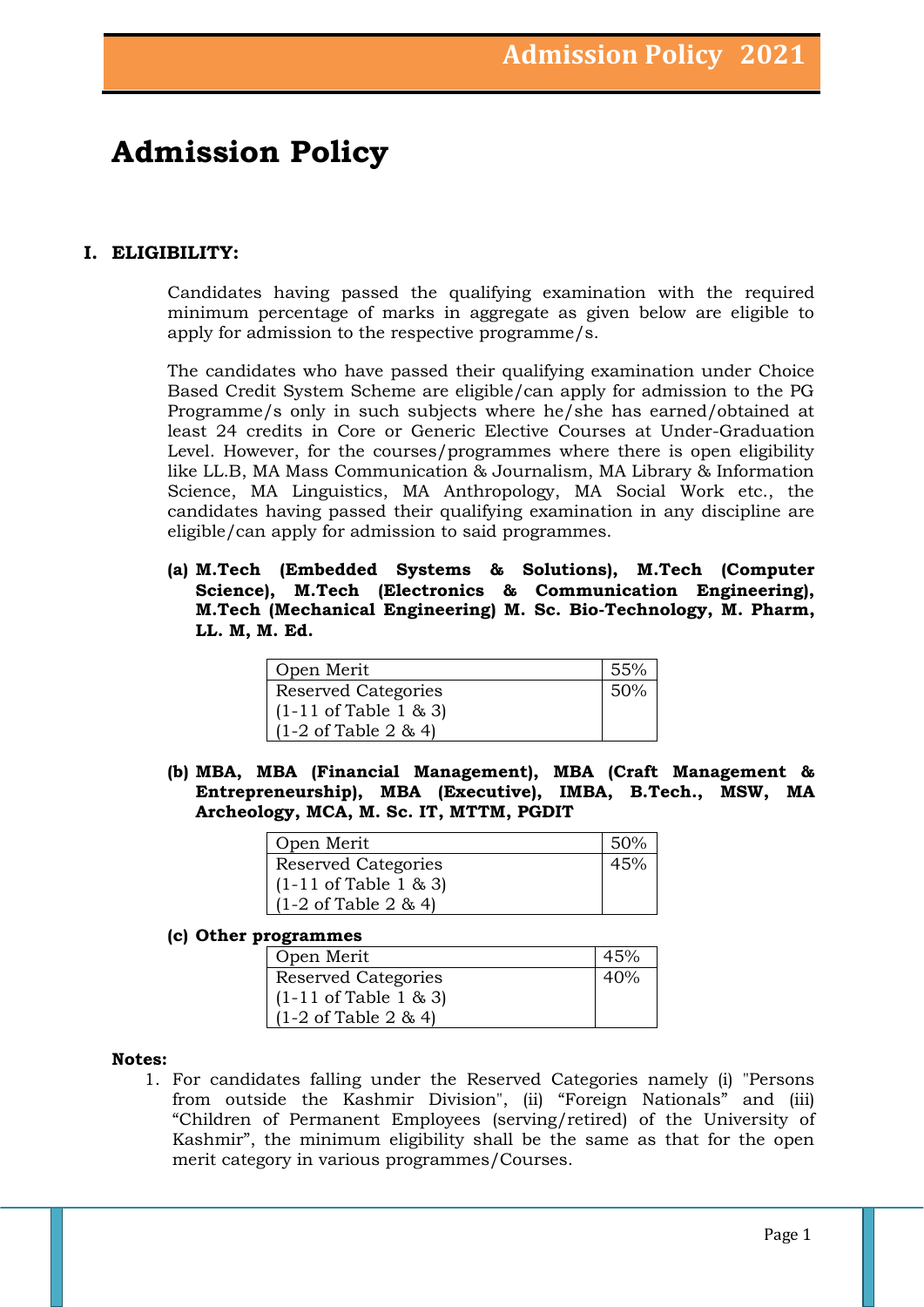- 2. Candidates possessing postgraduate degree/s are eligible to seek admission in another postgraduate programme or in a Diploma/ Certificate course, if they fulfill the eligibility criteria laid down for admission; however, no benefit of reserved category can be granted if already availed.
- 3. A candidate can simultaneously pursue a full-time PG Programme and one part-time (Morning/Evening) Certificate Course.

## **II. ENTRANCE EXAMINATION:**

- 1. The eligible candidates shall be required to appear in Entrance Test comprising of 60 multiple choice questions (MCQ) carrying a total of sixty marks covering the syllabus prescribed for the concerned subject/programme. The detailed syllabi and previous year's entrance papers of all PG and other programmes "to which University is offering admission" are available on the official website of the University [\(www.kashmiruniversity.net\)](http://www.kashmiruniversity.net/).
- 2. Entrance Test may not be conducted for admission to a programme/ course where intake capacity is equal to or more than the number of eligible applicants.
- 3. Negative marking shall be @25% i.e. for each wrong answer 0.25 marks shall be deducted.
- 4. In respect to the below mentioned Programmes, candidates must have a valid score in national level tests conducted by various agencies shown against each:-

| Sr. | Programme                     | <b>Test/Examination</b>               |
|-----|-------------------------------|---------------------------------------|
| 1.  | MBA/MBA (Financial            | <b>CMAT</b>                           |
|     | Management) / MBA (Craft      |                                       |
|     | Management & Entrepreneurship |                                       |
|     | )/MBA (Executive)             |                                       |
| 2.  | M Sc Biotechnology            | <b>GAT-B</b>                          |
| 3.  | M.Tech.                       | <b>GATE/Entrance (if need arises)</b> |
| 4.  | M.Pharm                       | <b>GPAT/Entrance (if need arises)</b> |
| 5.  | B.Tech                        | <b>JEE</b> (Main) (Paper I)           |
| 6.  | IMBA (BBA-MBA)                | <b>UGAT</b>                           |

#### **III. ADMISSION PROCEDURE**

#### **(A) General Courses**

The selection of a candidate shall be based on his/her performance in the Entrance Test. The Entrance Test 2021 shall carry weight of 60 marks and a candidate shall be considered for selection if he/she has obtained positive score. Further, where a programme is offered at more than one Campus/College a candidate having given Campus/College preference shall only be considered.

Where two or more candidates have secured equal marks in the entrance test for admission to a particular programme, the tie shall be decided (1) on the basis of aggregate merit obtained in the qualifying examination, i.e. a candidate with higher aggregate marks shall be given preference, (2) If the tie still persists, the aggregate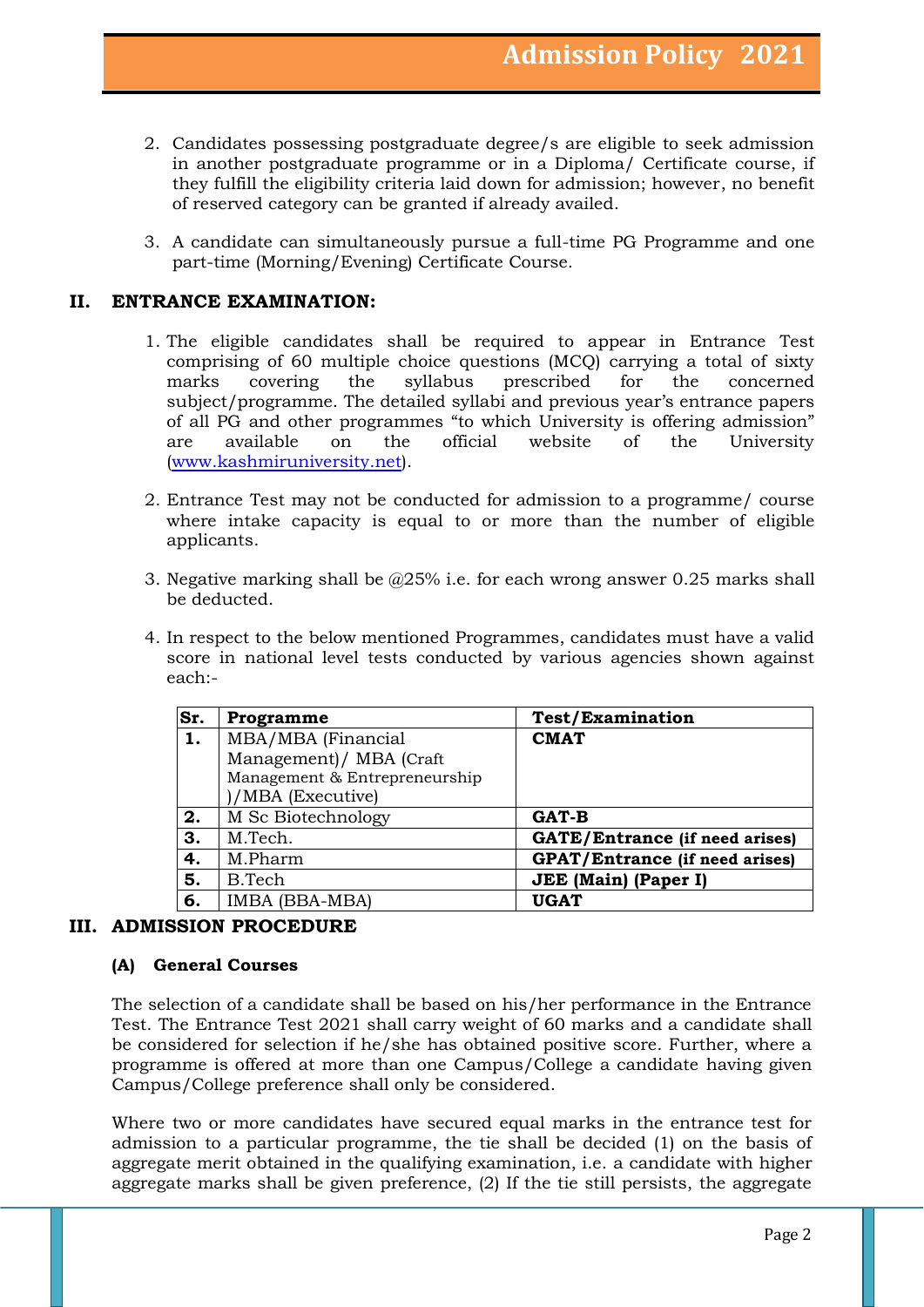merit of the subject in which the admission is sought shall be reckoned by taking the merit of that subject in all the three years BA/B.Sc./B.Com, 1st year, 2nd year and 3rd year into account (3) In case the problem still remains unresolved or the candidate seeks admission to a Programme where the discipline in which he/she seeks admission is not taught at undergraduate level, then candidate with higher academic merit in the preceding examination i.e., merit in Hr. Sec. Part-II  $(10+2)$ where the minimum qualification is graduation and merit in Matric where the minimum qualification for admission is 10+2 shall be given preference.

## **(B) M.Sc. Biotechnology**

The admission of the candidates shall be made on the basis of valid GAT-B score.

#### **(C) M.A. Mass Communication & Journalism**

A candidate shall have to appear in the Entrance Test based on two papers (Paper I and II) on a single day. Question Paper I shall comprise 60 multiple choice questions [in a similar manner as in other subjects] carrying 60 marks as per the syllabus prescribed for the purpose.

The Question Paper II shall comprise 5 questions carrying 40 marks on broad topics specified in the prescribed syllabus. The candidates shall be required to attempt all the questions in 2 hours.

On the basis of their merit in Paper I, answer books of Paper II of the candidates numbering five times the intake capacity (both under open merit and reserved categories) shall be evaluated.

Final selection for admission to the programme shall be based on the combined merit obtained by the candidates in Paper I and Paper II.

## **(D) MBA/MBA (Financial Studies)/MBA (CME)/MBA (Executive) IMBA**

The admission to MBA/MBA (Financial Studies)/MBA (CME)/MBA (Executive) Programmes shall be made on the basis of latest CMAT score

The admission to IMBA (BBA-MBA) 5 year programme shall be made on the basis of latest UGAT score.

Candidates desirous to seek admission to these Programmes must have appeared in CMAT/UGAT examinations as already notified by the University.

#### **(E) MTTM**

The admission to MTTM Programme shall be made on the basis of Entrance Test followed by Group Discussion to be conducted by the University. 80% weightage shall be given to performance in Entrance Test and remaining 20% weightage to the performance in Group Discussion

#### **(F) M.Tech. Programmes**

Candidates desirous to seek admission to M.Tech. Programme must have valid GATE score. In case GATE applicants are less or the seats remain vacant, then Entrance Test shall be conducted by the University for filling up the vacant seats.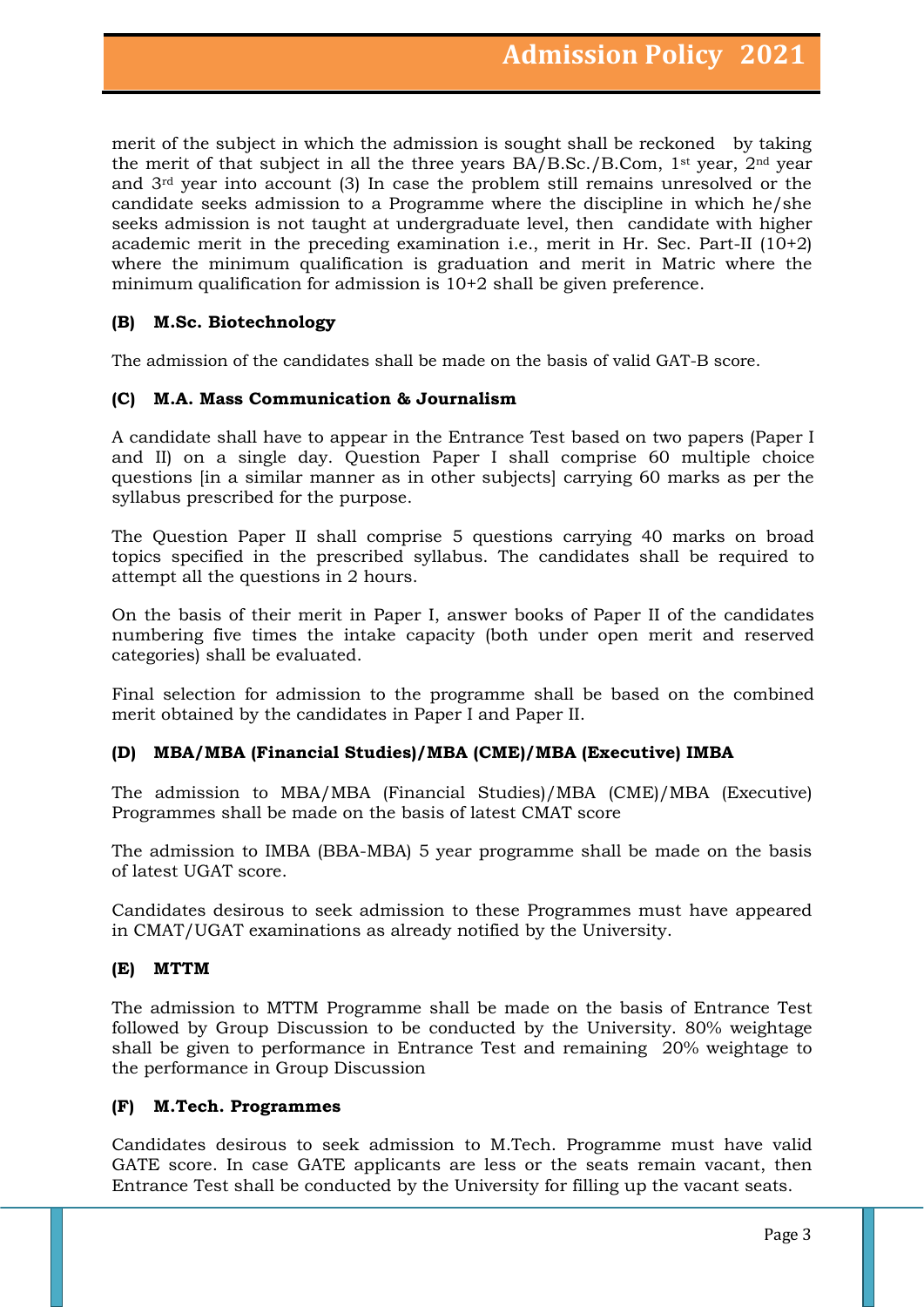#### **(G) B. Tech. Programmes**

In case of B. Tech programmes, the admission shall be made on the basis of the latest JEE Main (Paper I) score.

#### **(H) M.Pharm**

The admission of the candidates shall be made on the basis of valid GPAT score. In case GPAT applicants are less or the seats remain vacant, then Entrance Test shall be conducted by the University for filling up the vacant seats.

#### **(I) M.P. Ed.**

For M.P.Ed. Programme only those applicants who qualify physical efficiency test shall be eligible to appear in the Entrance Test.

## **IV. RESERVATION OF SEATS FOR NON-PROFESSIONAL PROGRAMMES/COURSES**

Sixty Seven percent (67%) of seats available in a Programme/Course of study, shall be filled up from Open merit category candidates. Remaining 33% of seats available in a Programme/Course shall be filled up from amongst the reserved categories in order of merit. Supernumerary seats shall be in addition to intake capacity of a programme. The breakup of seats for various reserved categories and the authorities competent to issue the required certificate in respect of the reserved categories are given in Tables 1 and 2 below:

|                           | S. No. Category                                      | %age           | <b>Reservation Authority for Issuing</b><br><b>Certificate</b> |
|---------------------------|------------------------------------------------------|----------------|----------------------------------------------------------------|
| 1.                        | Schedule Caste { <b>SC</b> }                         | 5              | Tehsildar concerned                                            |
| 2.                        | Scheduled Tribe {ST}                                 | 3              | Tehsildar concerned                                            |
| 3.                        | Children of Gujjar and Bakerwal {CGB}                | $\overline{2}$ | Tehsildar concerned                                            |
| 4.                        | Residents of Backward Areas {RBA}                    | 10             | Tehsildar concerned                                            |
| 5.                        | Line of Actual Control {ALC}                         |                | Tehsildar concerned                                            |
| $\overline{\mathbf{6}}$ . | Scouts/Guides/Rovers and Rangers                     | 1              | Governor/State                                                 |
|                           | {SGRR}                                               |                | Organizing Commissioner<br>(JKSBS&G)                           |
| 7.                        | Weak & Under Privileged Classes                      | $\overline{2}$ | Tehsildar concerned.                                           |
|                           | [Social Caste] {WUP}                                 |                |                                                                |
| 8.                        | Children of Permanent Resident of                    | 2              | Commanding Officer of                                          |
|                           | Defense Personnel/ State Police                      |                | Unit/ Zila Sainik Welfare                                      |
|                           | Personnel/Children of Ex-Defense &                   |                | Officer and DIG                                                |
|                           | Police Personnel/Children of Para-                   |                | concerned, respectively.                                       |
|                           | military Forces serving in the State {CDP}           |                |                                                                |
| 9.                        | Candidates possessing outstanding                    | $\overline{2}$ | Director, Physical                                             |
|                           | proficiency in Sports {SPT}                          |                | Education, University of                                       |
|                           |                                                      |                | Kashmir                                                        |
| 10.                       | Candidates possessing outstanding                    | $\overline{2}$ | "B" Group Commandant,                                          |
|                           | proficiency in NCC (B or C certificate)<br>$\{NCC\}$ |                | "C" Director NCC.                                              |
| 11.                       | Differently-abled [not less than 40%                 | 3              | Superintendent Medical                                         |
|                           | disability {DA}                                      |                | Board                                                          |

#### **Table 1: Reserved Categories (Break-up)**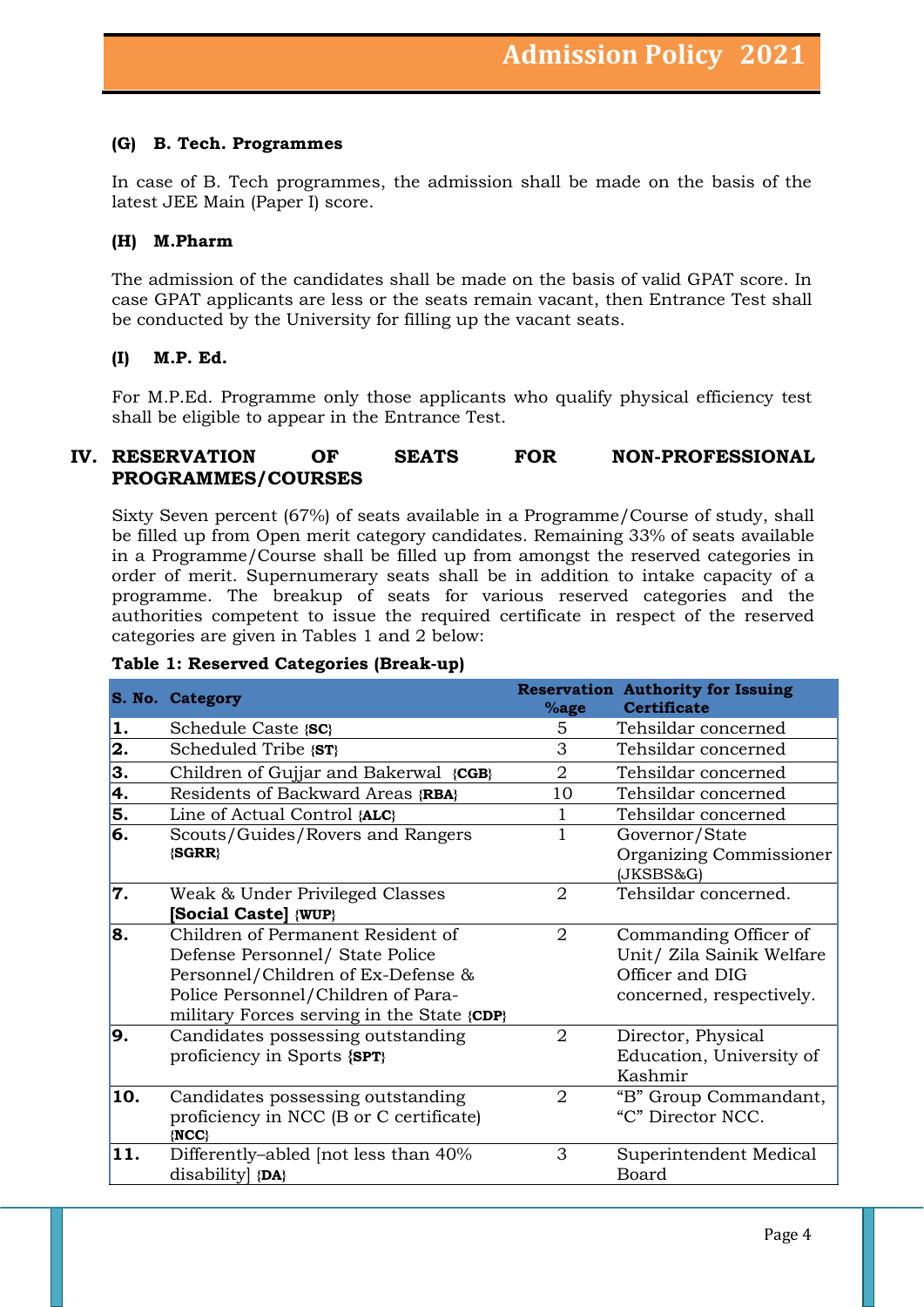| S. No | Category                                                                                                                                                                  | Percentage<br><b>Seats</b> | <b>Authority for Issuing</b><br><b>Certificate</b>                         |
|-------|---------------------------------------------------------------------------------------------------------------------------------------------------------------------------|----------------------------|----------------------------------------------------------------------------|
| 1.    | Economically Weaker Sections (EWS)                                                                                                                                        | 10%                        | Tehsildar concerned                                                        |
| 2.    | Pahari Speaking People (PSP)                                                                                                                                              | 4%                         | Tehsildar concerned                                                        |
| 3.    | Persons from outside the Kashmir<br>Division, but excluding those who<br>have passed qualifying examination<br>from University/Board of Kashmir<br>Division {OSJ}*        | 2%                         | Registrar of the<br>concerned University<br>/Secretary concerned<br>Board. |
| 4.    | Persons residing outside India<br>(Foreign Nationals) but excluding<br>those who have passed qualifying<br>examination from Jammu & Kashmir<br>Universities/ Boards {FN}# | 5%                         | Embassy concerned/<br><b>ICCR</b>                                          |
| 5.    | Children of Permanent Employees of<br>the University of Kashmir<br>Serving/Retired) $\{SN\}$                                                                              | 1 seat per<br>Programme    | Registrar, University of<br>Kashmir                                        |

#### **Table 2: Supernumerary seats**

\* Where a course is not offered by the Universities in Jammu Division, candidates from Jammu Division shall compete in Open Merit/Reserved Categories, if otherwise eligible. # However the Vice-Chancellor may increase the %age of seats on the recommendation of the concerned Department.

## **V. RESERVATION OF SEATS FOR PROFESSIONAL PROGRAMMES/COURSES**

Sixty Seven percent (57%) of seats available in a Programme/Course of study, shall be filled up from Open merit category candidates. Remaining 43% of seats available in a Programme/Course shall be filled up from amongst the reserved categories in order of merit. Supernumerary seats shall be in addition to intake capacity of a programme. The breakup of seats for various reserved categories and the authorities competent to issue the required certificate in respect of the reserved categories are given in Tables 3 and 4 below:

#### **Table 3: Reserved Categories (Break-up)**

|    | S. No. Category                            | %age | <b>Reservation Authority for Issuing</b><br><b>Certificate</b> |
|----|--------------------------------------------|------|----------------------------------------------------------------|
| 1. | Schedule Caste {SC}                        | 8    | Tehsildar concerned                                            |
| 2. | Scheduled Tribe {ST}                       | 10   | Tehsildar concerned                                            |
| 3. | Residents of Backward Areas {RBA}          | 10   | Tehsildar concerned                                            |
| 4. | Line of Actual Control {ALC}               | 4    | Tehsildar concerned                                            |
| 5. | Weak & Under Privileged Classes            | 4    | Tehsildar concerned.                                           |
|    | [Social Caste] {WUP}                       |      |                                                                |
| 6. | Children of Permanent Resident of          | 2    | Commanding Officer of                                          |
|    | Defense Personnel/ State Police            |      | Unit/ Zila Sainik                                              |
|    | Personnel/Children of Ex-Defense &         |      | Welfare Officer and DIG                                        |
|    | Police Personnel/Children of Para-         |      | concerned, respectively.                                       |
|    | military Forces serving in the State {CDP} |      |                                                                |
| 7. | Candidates possessing outstanding          |      | Director, Physical                                             |
|    | proficiency in Sports {SPT}                |      | Education, University of                                       |
|    |                                            |      | Kashmir                                                        |
| 8. | Differently-abled [not less than 40%       | 4    | Superintendent Medical                                         |
|    | disability {DA}                            |      | Board                                                          |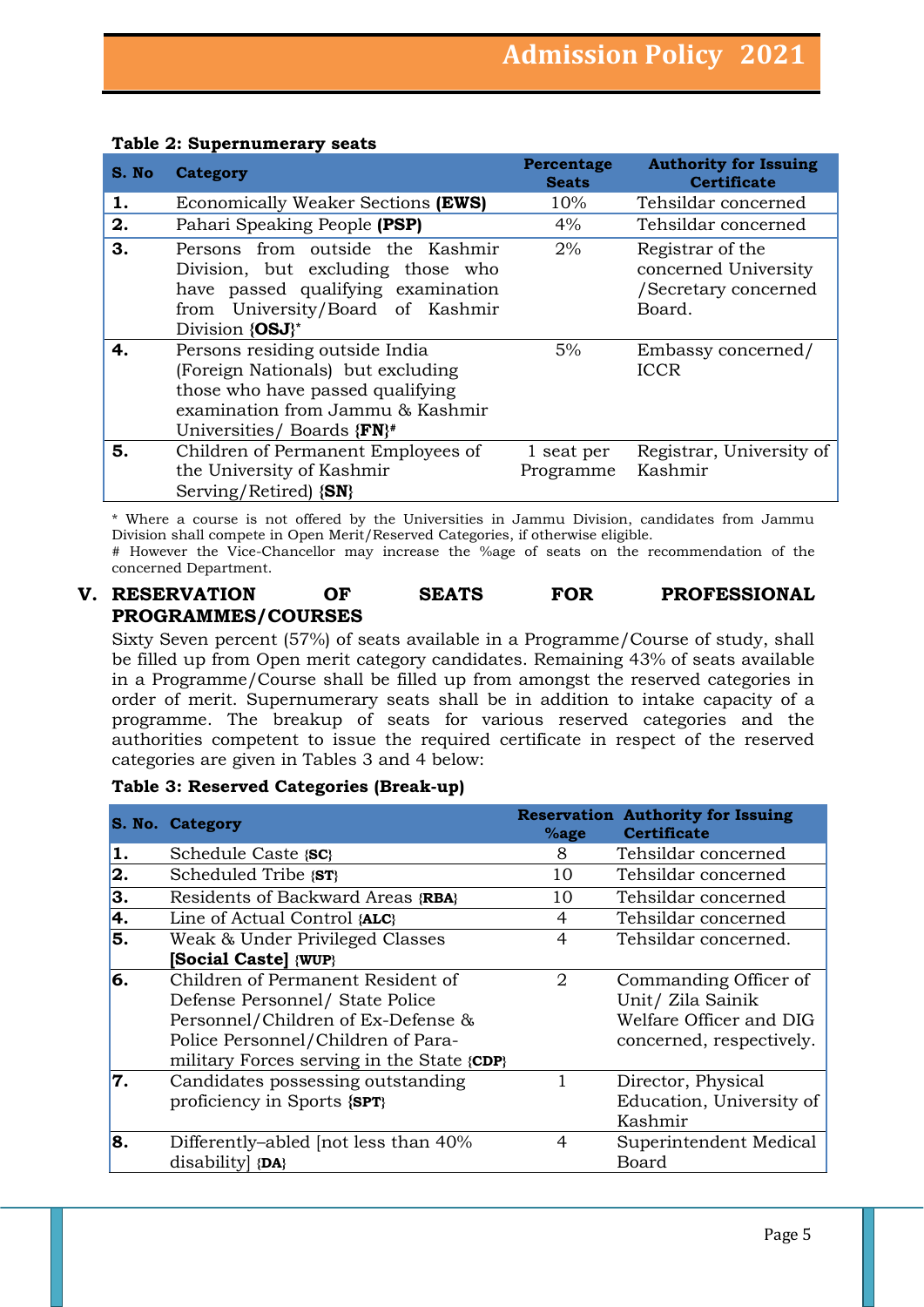| S. No | <b>Category</b>                                                                                                                                                           | Percentage<br><b>Seats</b> | <b>Authority for Issuing</b><br><b>Certificate</b>                         |
|-------|---------------------------------------------------------------------------------------------------------------------------------------------------------------------------|----------------------------|----------------------------------------------------------------------------|
| 1.    | Economically Weaker Sections (EWS)                                                                                                                                        | 10%                        | Tehsildar concerned                                                        |
| 2.    | Pahari Speaking People (PSP)                                                                                                                                              | $4\%$                      | Tehsildar concerned                                                        |
| З.    | Persons from outside the Kashmir<br>Division, but excluding those who<br>have passed qualifying examination<br>from University/Board of Kashmir<br>Division {OSJ}*        | 2%                         | Registrar of the<br>concerned University<br>/Secretary concerned<br>Board. |
| 4.    | Persons residing outside India<br>(Foreign Nationals) but excluding<br>those who have passed qualifying<br>examination from Jammu & Kashmir<br>Universities/ Boards {FN}# | 5%                         | Embassy concerned/<br><b>ICCR</b>                                          |
| 5.    | Children of Permanent Employees of<br>the University of Kashmir<br>Serving/Retired $\{SN\}$                                                                               | 1 seat per<br>Programme    | Registrar, University<br>of Kashmir                                        |

#### **Table 2: Supernumerary seats**

\* Where a course is not offered by the Universities in Jammu Division, candidates from Jammu Division shall compete in Open Merit/Reserved Categories, if otherwise eligible.

# However the Vice-Chancellor may increase the %age of seats on the recommendation of the concerned Department.

- (i) The benefit of admission under a Reserved Category/Supernumerary seats (Tables 1,2,3 & 4) shall be granted only once to a candidate. However, a subsequent benefit under SN category can be availed in case of nonavailability of other SN category candidates.
- (ii) If a candidate is eligible to apply for admission under more than one reserved category, he/she shall be required to choose (while submitting the online Application Form) only one Reserved Category for one programme under which he/she would like to be considered, which shall be final, and unchangeable. For example, if a candidate is eligible under three categories RBA, NCC, and Sports, he/she shall have to choose only one of the three categories under which he/she shall compete for admission to a particular programme. Say, if he/she is an applicant for PG programmes in A, B, C and D subjects, he/she may compete in all the programmes but only under one of these three categories (RBA, NCC or Sports whichever he/she likes) or he/she may compete (say for instance ) under RBA for A, under NCC for B, under Sports for C and under RBA for D. He/she is not, however, permitted to compete under more than one category for a single programme i.e., he/she cannot, for instance, apply under RBA as well as NCC for a single programme.
- (iii) Only candidates residing within the territorial jurisdiction of Kashmir Division and /or those who have passed their qualifying examination through University/Board of Kashmir are eligible to seek admission under open merit as well as reserved categories  $(1-11)$  (Table 1 & 3). However, in case of courses/programmes not offered by Universities of Jammu Division, candidates residing in any part of the state are eligible to apply under open and reserved categories (1-11) (Table 1 & 3).
- (iv) The certificate under clauses  $1-11$  except that at Sr. No. 8 in Table 1 and Sr. No. 6 in Table 3 must be in accordance with SRO 126 of 28 June 1994 of the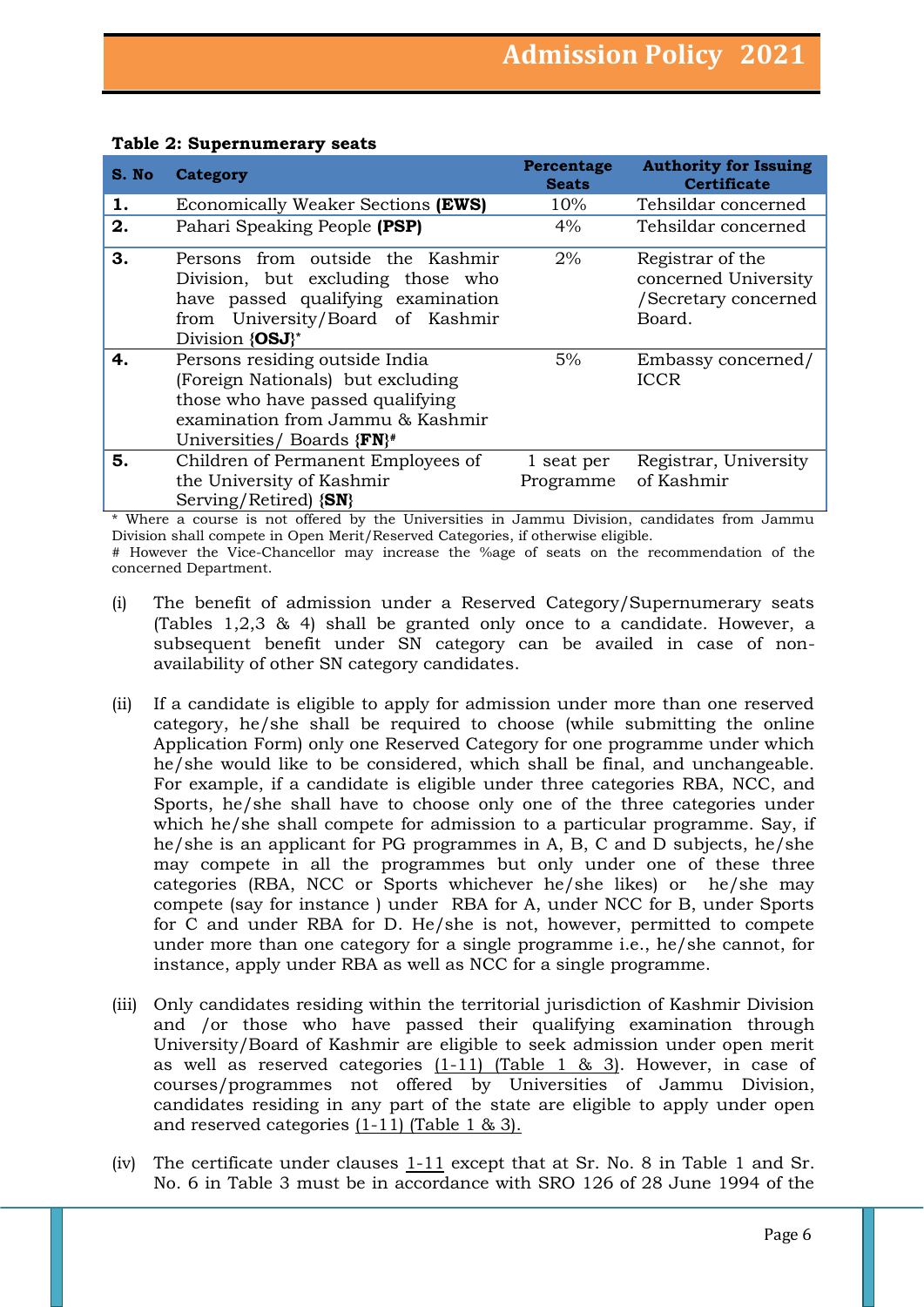J&K Government and subsequent SRO's issued by the Government in this regard.

- (v) For programmes like MBA, MBA (Financial Management), MCA, M.Sc. Bio-Technology there shall be no supernumerary seat under category "Persons from outside the Kashmir Division" (Sr.No. 3 Table 2 & 4).
- (vi) Candidates residing outside the territorial jurisdiction of Kashmir Division (who have not passed their qualifying examination through University/Board of Kashmir Division) shall be eligible to apply under category OSJ (Sr. No. 3 Table 2 & 4) for all subjects/programmes, unless otherwise indicated/subject to determination of their eligibility/equivalence to the degree.
- (vii) One Supernumerary seat in each programme (irrespective of number of Campuses/Colleges) belonging to children of Permanent Employees of the University of Kashmir (under Category 5) (Table 2 & 4), in order of merit provided he/she produces a Certificate from the Registrar, University of Kashmir. The eligibility for admission and the procedure of selection would be the same as prescribed for categories shown in Table-1 &3 above.
- (viii) Foreign students shall be considered under the Supernumerary category "4" (Table 2 & 4) and shall be governed by the admission policy reflected under Clause of the Prospectus "ADMISSION OF FOREIGN STUDENTS".
- (ix) In case of M. Pharm programme only two seats for each programme shall be available reserved categories and shall be offered to two candidates who top the merit list of reserved categories, provided that only one candidate shall be taken from one category.

## **VI. PREPARATION OF SELECTION LIST**

The following procedure shall be adopted to prepare selection list:

- (i) Total seats available for a particular program shall be divided among each category as specified in the reservation policy.
- (ii) All seats available under the open merit category except any fractional part shall be allotted to eligible candidates in order of their merit irrespective of their applied categories.
- (iii) In case, no eligible candidate is available under a particular reserved category, the seat(s) including fractional part under that category shall be shifted to open merit category. In case, the number of eligible candidates available under a particular reserved category is not sufficient, the remaining seat(s) including fractional part under that category shall be shifted to open merit category.
- (iv) Fractional part attached to open merit category left in (i) above and seats resulting from (iii) above including their fractional parts shall be clubbed together (added) to calculate further seats to be allotted under open merit category. This number shall be rounded to nearest integer (i.e. if greater than or equal to 0.5, one seat shall be allotted).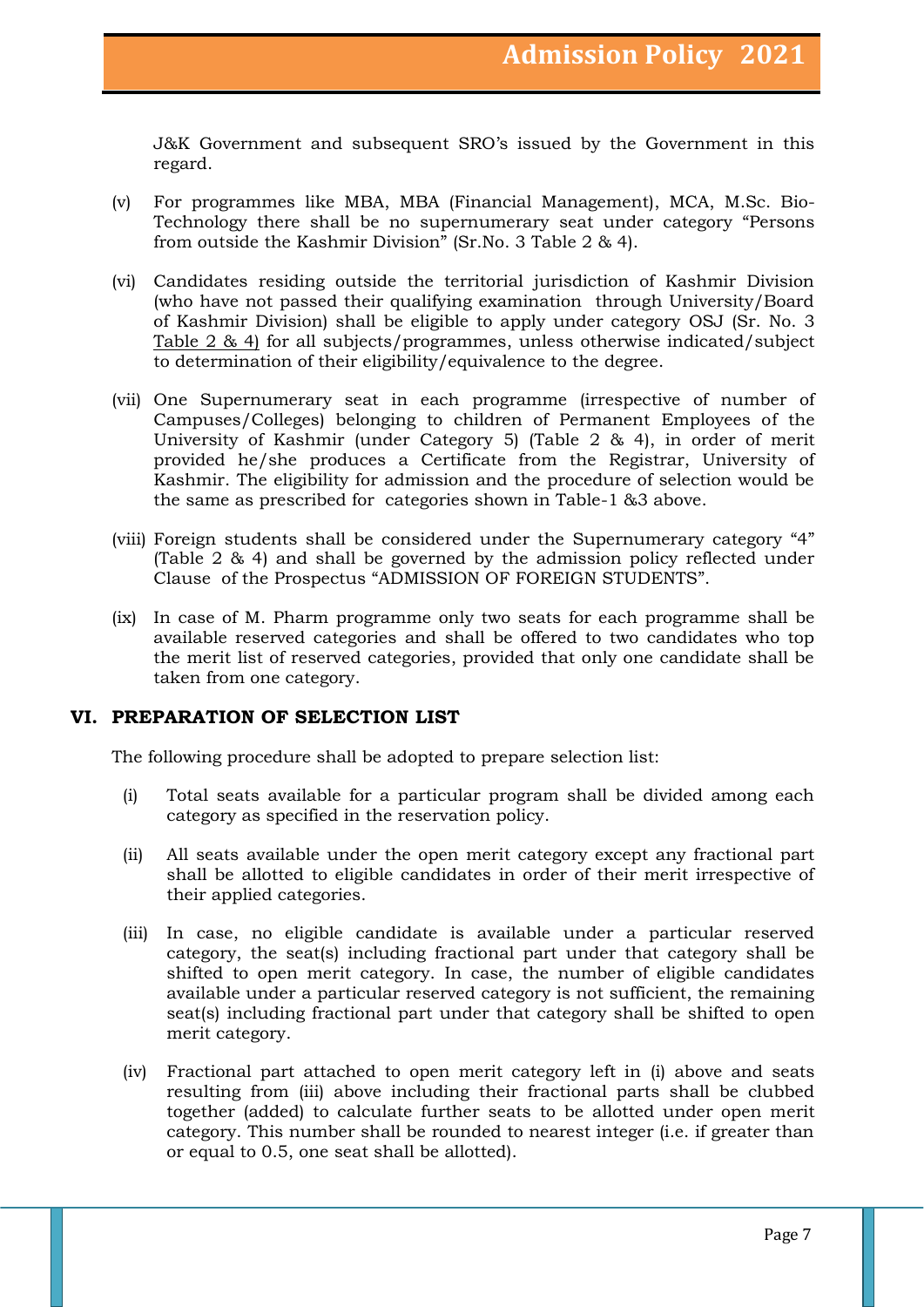- (v) A seat matrix indicating number of seats and fraction of seat for each reserved category shall be prepared.
- (vi) Candidates shall be selected in order of their merit from each reserved category as per the seat matrix prepared in step (v) above leaving behind any fractional part at this step.
- (vii) Selection of candidates against fractional seats shall be made from only those reserved categories whose fractional part was added in step (vi) above.
- (viii) The fractional seats shall be given to candidates in order of their respective merit, from each reserved category, which has not been represented in step (vii).
- (ix) Remaining fractional seats (if available) shall be allotted to candidates in order of their respective merit from reserved category (subject to maximum of one seat per category) whose fractional part was added in step (vi) but were not given a seat in step (vii).
- (x) If at any stage no eligible candidate is available for admission from a reserved category, that seat/fractional part shall be shifted to open merit category and filled up.

#### **VII. SHIFTING FROM RESERVED CATEGORY QUOTA TO OPEN MERIT QUOTA**

A candidate seeking admission under a particular Reserved Category shall at first instance be automatically shifted to the Open Merit Category, (if otherwise eligible), if the total marks scored entitle him/her to figure in the open merit list. However, once admission granted, the candidate cannot be shifted to Open Merit in subsequent lists at the same Campus/College. However, if any reserved category candidate shifted to Open Merit on the basis of merit wants to remain in the respective reserved category to which he/she belongs. He/she has to submit a written representation to the Director, Directorate of Admissions & Competitive Examinations for the same.

#### **VIII. SHIFTING FROM SELF-FINANCED SEAT QUOTA TO OPEN/CATEGORY QUOTA**

A candidate seeking admission under Self-financed seat quota shall at first instance be automatically shifted to the Open Merit/Reserved Category against the available vacant seat, (if otherwise eligible), if the total marks scored entitle him/her to figure in the selection list. If a candidate leaves/quits an Open Merit/Category seat 30 days after formally closing of admission the candidate figuring at serial No. 1 in the waiting list of Open Merit but selected under selffinance shall be upgraded to the vacant seat and the self-financed seat fee deposited by him/her shall be refunded.

## **IX. ADMISSION OF FOREIGN STUDENTS**

1) The number of seats for admission under the category shall be 5% of total intake capacity fixed for the Programme and shall be over and above the existing intake capacity. The admission under the category shall be open for the following categories of students. However, in case a given Department is willing to admit more foreign students in view of its adequate accommodation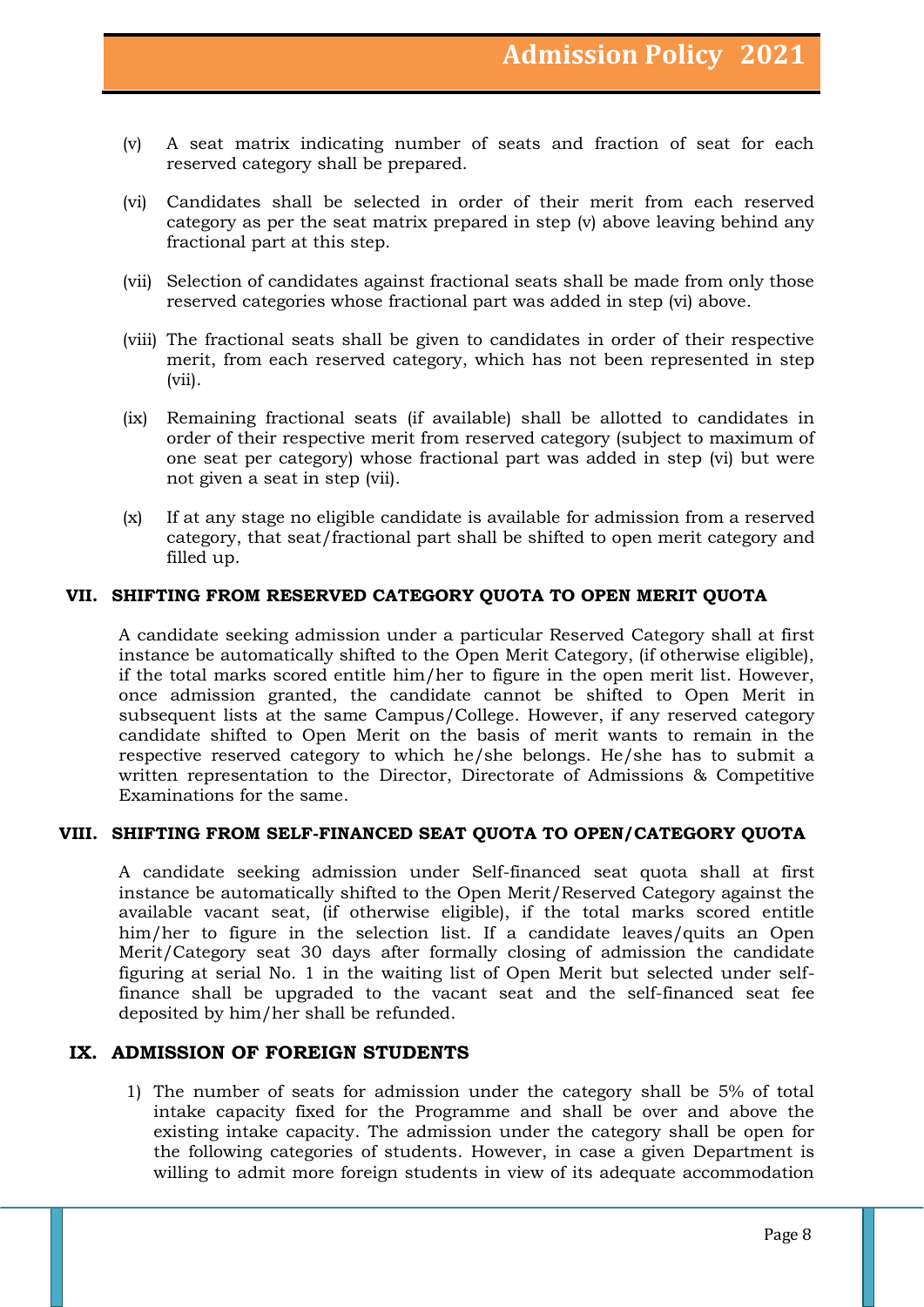and infrastructural facilities, the Vice-Chancellor is authorized to increase the number of seats on the recommendation of the Departmental Committee.

- a) **General Category:** The Foreign National shall not be required to appear in the entrance test. They shall apply on the prescribed format for admission as and when admission notification is issued by the University;
- b) **Cultural Exchange Programme:** The students seeking admission under the Cultural Exchange Programme of Government of India shall be required to approach the Indian Council of Cultural Relations, Azad Bhavan, IP State, New Delhi 110001, India. In the event of their selection, the Council will be informed about their selection
- 2) The foreign students shall be required to fulfill the required eligibility conditions for obtaining admission to different courses.
- 3) In case, the number of applications is more than the seats available in a programme, the admission of students shall be granted on the basis of merit in the qualifying examinations;
- 4) Foreign nationals admitted to the Programme shall be required to get medical insurance cover and the same shall be mandatory for all such foreign students;
- 5) The foreign nationals admitted under this category shall be required to get clearance from all the relevant agencies of the Government of J&K and Govt. of India;
- 6) Other terms and conditions of admission shall be same as are in vogue for admission under other categories of admission.

## **X. RESULT OF ENTRANCE TEST**

The Answer Key of a subject shall be displayed on the University website immediately after the test is conducted. Complaints and queries in writing to the Director, Directorate of Admissions or Competitive Examinations or online at [admissions@kashmiruniversity.ac.in](mailto:admissions@kashmiruniversity.ac.in) from the examinees shall be solicited within one working day (upto 4:00 p.m.) from the date of uploading of keys/displaying of keys on the University website, which will be attended promptly. No complaints, whatsoever, shall be entertained thereafter and the result of the test/s shall be processed.

## **IX. DECLARATION OF MERIT LISTS/SELECTION LISTS**

- (i) All the notifications shall be uploaded on the official website of the University. The University does not own any responsibility for a candidate not being informed and candidate shall not be informed separately.
- (ii) The detailed merit lists mentioning entrance points, details of the qualification examination and other components, as per the procedure of admission for various Programmes, shall be displayed on the University website. Complaints and queries in writing to the Director, Directorate of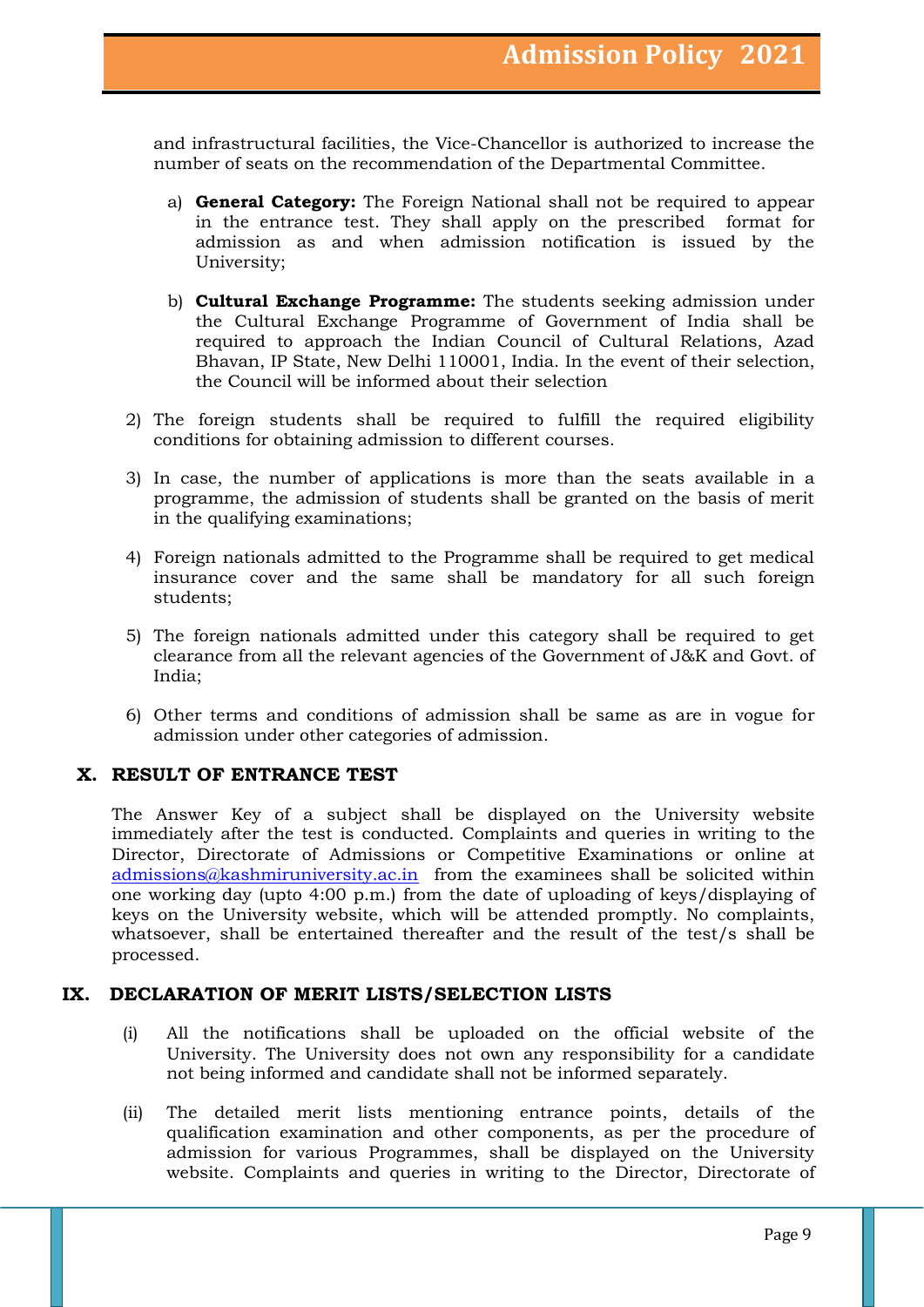Admissions & Competitive Examinations, with documentary proofs, if any, with regard to Merit lists shall be open for two working day (upto 4:00 p.m.) from the date of uploading of merit list on website. The same shall be attended promptly. Thereafter, the Selection Lists shall be issued. No complaints whatsoever shall be entertained with respect to individual merit of a candidate after publishing of the selection list.

- (iii) The first two selection lists for all programmes/courses shall be issued on the basis of relative merit and preferences given by the candidates in the Application Form.
- (iv) In case vacancies are available / are caused even after issuance of two selection lists, admission against vacant seats shall be made on the basis of counselling. The counseling to a programme/course where the seats remained vacant after the issuance of two selection lists, shall meant for only those candidates who are in waiting list i.e. if the cut off merit of 2nd selection list was 20 points, the counseling should only for the candidates having obtained 19.75 points and below. However, the candidate already selected in main selection lists and has forfeited his/her right to admission due to noncompletion of admission formalities, shall be given a chance for appearing in the counseling only after the candidates in the merit list exhausted in full. Therefore, students in their own interest shall remain in touch with the Directorate of Admissions & Competitive Examinations. While issuing the Counseling Notification on the University website, seat matrix in various categories across various Campuses/ Colleges shall also be made available and the students shall have the option to give fresh Option on Counseling Application Form available on the University website while attending the Counseling Session/s. The candidates shall have to attend counselling alongwith the Original Marks/Qualifying/other documents. If a candidate is selected for admission, he/she shall have to submit the original certificates of Qualifying Examinations & DOB certificate on spot. Submission of original Documents shall be taken as consent of the candidate for seeking admission in the given programme. After the deposition of original certificates, the candidates would be required to deposit fees within 3 days. If a candidate fails to deposit fees within 3 days he/she shall forfeit the chance for admission, and the next candidate in sequence from the counselling list shall be offered admission.

## **X. ADMISSION AT SATELLITE CAMPUSES AND COLLEGES**

For admission to post-graduate programmes which are also offered in Satellite Campuses of the University, Govt. Degree Colleges and Private Colleges affiliated to the University of Kashmir, the procedure of selection shall be the same as described above, with the provision that a candidate shall have to indicate in clear terms his/her order of preference for the campuses/ colleges, where the course is offered in the space provided for the purpose in the Application Form and in the Counseling Form as the case may be. For example, if a post-graduate programme (say M A in subject X) is offered at three places, Campus A, Campus B and College I, the applicant may give his/her order of preference in any one of the following ways:-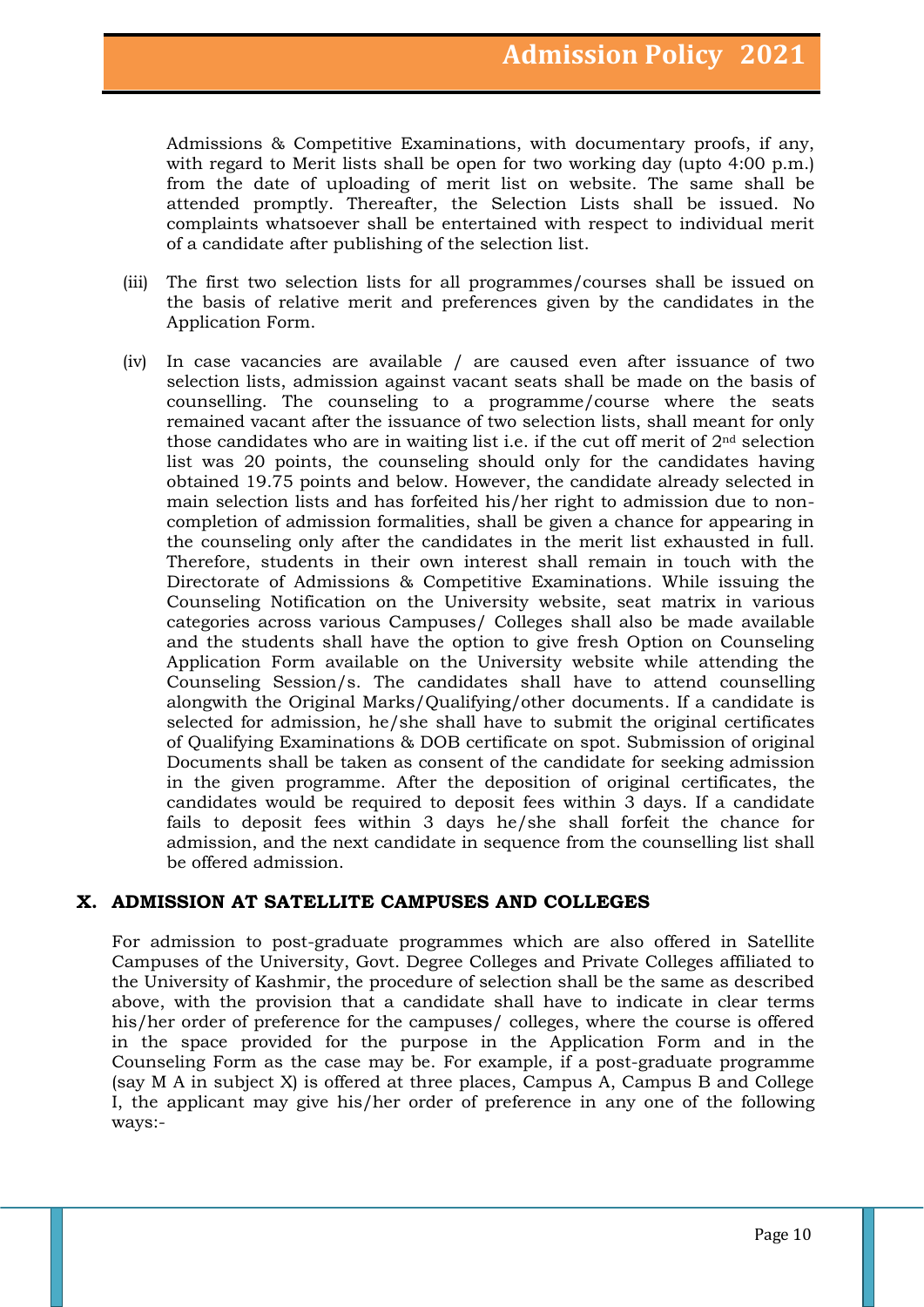| Sr. | Programme | 1st<br>Preference | 2 <sub>nd</sub><br>Preference | 3rd<br>Preference |
|-----|-----------|-------------------|-------------------------------|-------------------|
| a.  | MA in X   | Campus B          | College I                     | Campus A          |
| b.  | MA In X   | Campus A          | College I                     | Campus B          |
| c.  | MA in X   | College I         | Campus B                      | Campus A          |

Candidates must note that shifting/ migration from campuses to University or from one teaching Department/Centre/Institute to another (even on mutual basis) is not provided under rules. No recommendation from any Department/College/Campus in this regard shall be entertained. The preference indicated by a candidate during submission of online Aapplication Form shall be treated as final and in the event a candidate fails to mention preference, he/she will not be considered for admission in 1st and 2nd selection lists.

## **XI. ADMISSION UNDER SELF-FINANCED SEATS CATEGORY**

The notification for admission under Self-financed seats shall be issued separately after issuance of 1st selection list and only those candidates who have appeared in the Entrance Test and apply for admission under Self Financed Category on the prescribed format available on the official website of the University shall be considered for admission under this category. However, in Programmes where the number of applicants is less, admission can be granted on the basis of qualifying examination merit. The selection of candidates shall be made on the basis of merit (among the applicants for this category of seats) which shall be the same as prescribed for selection of candidates against open seats. The candidates selected against Self-financed seats shall be required to pay normal fee as chargeable to other candidates, in addition to the fee charged under self-financed seats. The fee for self-financed seats shall be non-refundable payable in two equal installments at the time of admission to 1st and 3rd semesters of the course. If a candidate leaves a seat/quit a course after closing of admission and the seat remains vacant, the fee shall not be refunded/ transferred, even if the same candidate is selected for some other course within the University. In case of IMBA, the self-financed seat fee shall have to be deposited in four equal installments at the time of admission to  $1<sup>st</sup>$ ,  $3<sup>rd</sup>$ , 5th and 7"' semesters. The normal fee in both the cases has to be deposited at the time of the admission.

## **XII. CLOSURE OF ADMISSION**

A notice of at least one week shall be given for the closure of admission, to provide sufficient time to all concerned to fill up all the available seats. In the event seats remaining vacant, the concerned officials shall submit in writing to Director, Directorate of Admissions & Competitive Examinations the reason for the same.

## **XIII. REFUND OF ADMISSION FEE**

If a student chooses to withdraw from the programme of study in which he/she is enrolled, the following four-tier system for the refund of fees remitted by the student shall be followed:

| of Aggregate fees* | Sr. Percentage of Refund Point of time when notice of withdrawal of<br>admission is served |
|--------------------|--------------------------------------------------------------------------------------------|
| $100\%$            | 15 days before the formally-notified last date of<br>admission                             |